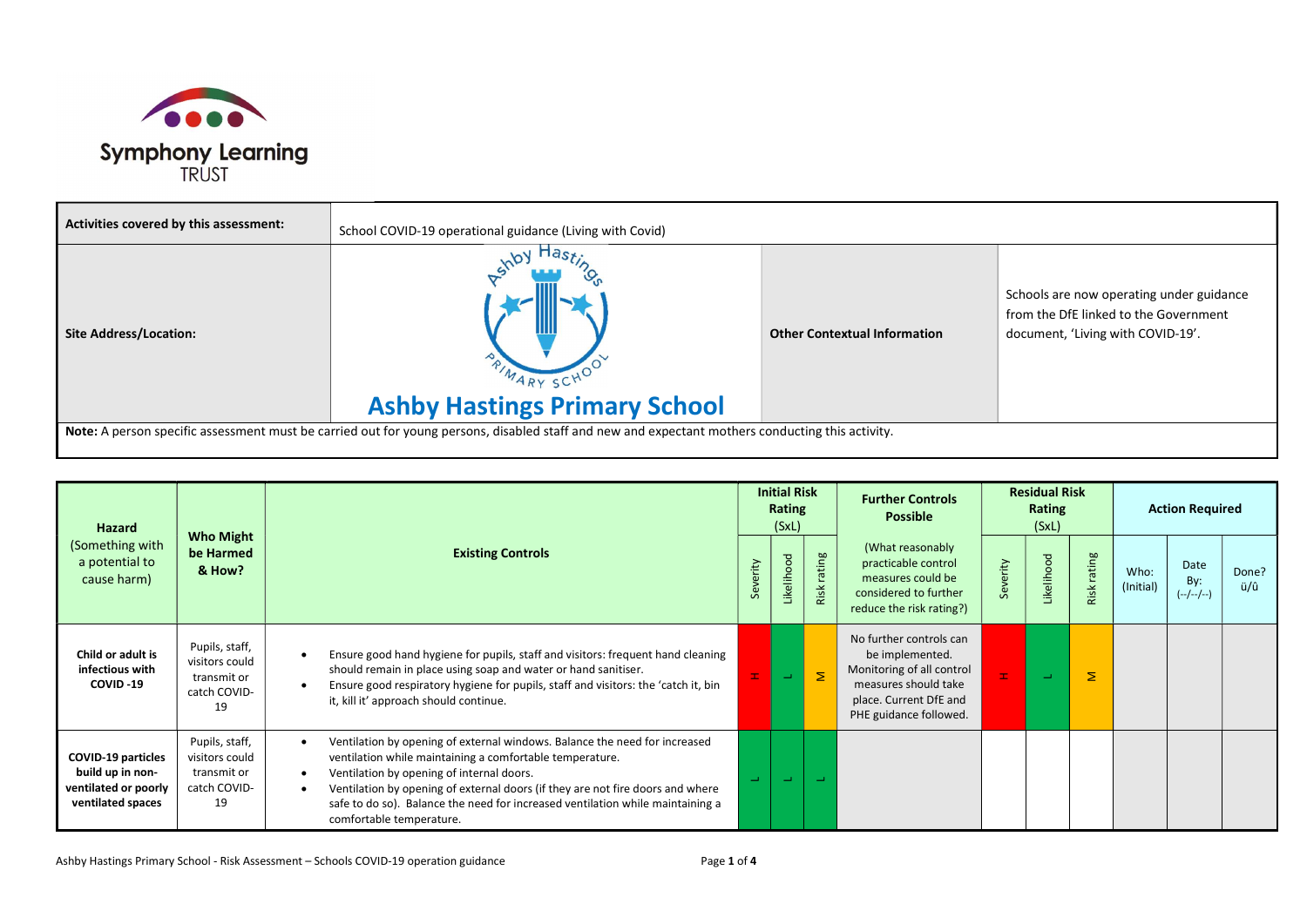|                                                                                                                   |                                                                                   | Rooms without external windows e.g. group rooms, Premises Officers Office,<br>should keep the internal door open wherever possible.                                                                                                                                                                                                                                                                                                                                                                                                                                                                                                                                                       |          |               |                   |                                                                             |    |                          |   |  |  |
|-------------------------------------------------------------------------------------------------------------------|-----------------------------------------------------------------------------------|-------------------------------------------------------------------------------------------------------------------------------------------------------------------------------------------------------------------------------------------------------------------------------------------------------------------------------------------------------------------------------------------------------------------------------------------------------------------------------------------------------------------------------------------------------------------------------------------------------------------------------------------------------------------------------------------|----------|---------------|-------------------|-----------------------------------------------------------------------------|----|--------------------------|---|--|--|
| <b>COVID transmission</b><br>through touching of<br>frequently used<br>equipment and<br>surfaces                  | Pupils, staff,<br>visitors could<br>transmit or<br>catch COVID-<br>19             | Regular cleaning of areas and equipment should be twice daily, with a focus on<br>$\bullet$<br>frequently touched surfaces.                                                                                                                                                                                                                                                                                                                                                                                                                                                                                                                                                               |          | $\rightarrow$ |                   |                                                                             |    |                          |   |  |  |
| <b>Member of staff is</b><br>infectious with<br>COVID-19                                                          | Staff could<br>transmit or<br>catch COVID-<br>19                                  | Any staff with COVID symptoms should take a PCR or LFD test<br>Staff with a positive result should inform school and we advise staff to self<br>isolate for at least 5 days                                                                                                                                                                                                                                                                                                                                                                                                                                                                                                               | $\pm$    | $\rightarrow$ | Σ                 |                                                                             |    |                          |   |  |  |
| Positive case of<br><b>COVID</b>                                                                                  | Staff or pupil<br>could catch<br>COVID-19<br>from<br>infectious<br>adult or child | Pupils, staff and other adults should follow public health advice on when to<br>$\bullet$<br>self-isolate.<br>Pupils, staff and other adults should not come into school if they have<br>symptoms, have had a positive result or other reasons requiring them to stay<br>at home due to the risk of them passing on COVID-19.<br>If anyone in school develops COVID-19 symptoms they will be sent home and<br>$\bullet$<br>should follow public health advice.<br>A pupil awaiting collection should be left in a room on their own if possible. A<br>$\bullet$<br>window should be opened for fresh air if possible and appropriate PPE should<br>be used if close contact is necessary. | Ŧ.       | Щ             | $\mathbf{\Sigma}$ | If we deem that we have<br>an 'outbreak' in school<br>we would contact PHE. | H, | $\overline{\phantom{a}}$ | Σ |  |  |
| <b>Education of pupil</b><br>impacted by<br>requirement to self<br>isolate                                        | Pupil misses<br>education                                                         | Remote learning would be provided for pupil in accordance with the school's<br>$\bullet$<br>Remote Learning Policy - until further DfE guidance                                                                                                                                                                                                                                                                                                                                                                                                                                                                                                                                           | u,       | ت             | $\rightarrow$     |                                                                             |    |                          |   |  |  |
| <b>Education of pupils</b><br>impacted by<br>requirement for<br>teachers to isolate<br>or poorly with<br>COVID-19 | Pupils miss<br>education                                                          | Teacher would teach their class remotely from home.<br>If the teacher was too unwell to teach (they have COVID-19) alternate teaching<br>cover wold be sourced by the school as in usual cases of absence.                                                                                                                                                                                                                                                                                                                                                                                                                                                                                |          | $\equiv$      | <b>College</b>    |                                                                             |    |                          |   |  |  |
| School closes due<br>to outbreak of<br>COVID-19 in school                                                         | Multiple<br>members of<br>staff and/or<br>pupils could<br>catch COVID-<br>19 from | COVID-19 outbreak management plan would be activated.<br>$\bullet$                                                                                                                                                                                                                                                                                                                                                                                                                                                                                                                                                                                                                        | $\equiv$ | $\equiv$      |                   |                                                                             |    |                          |   |  |  |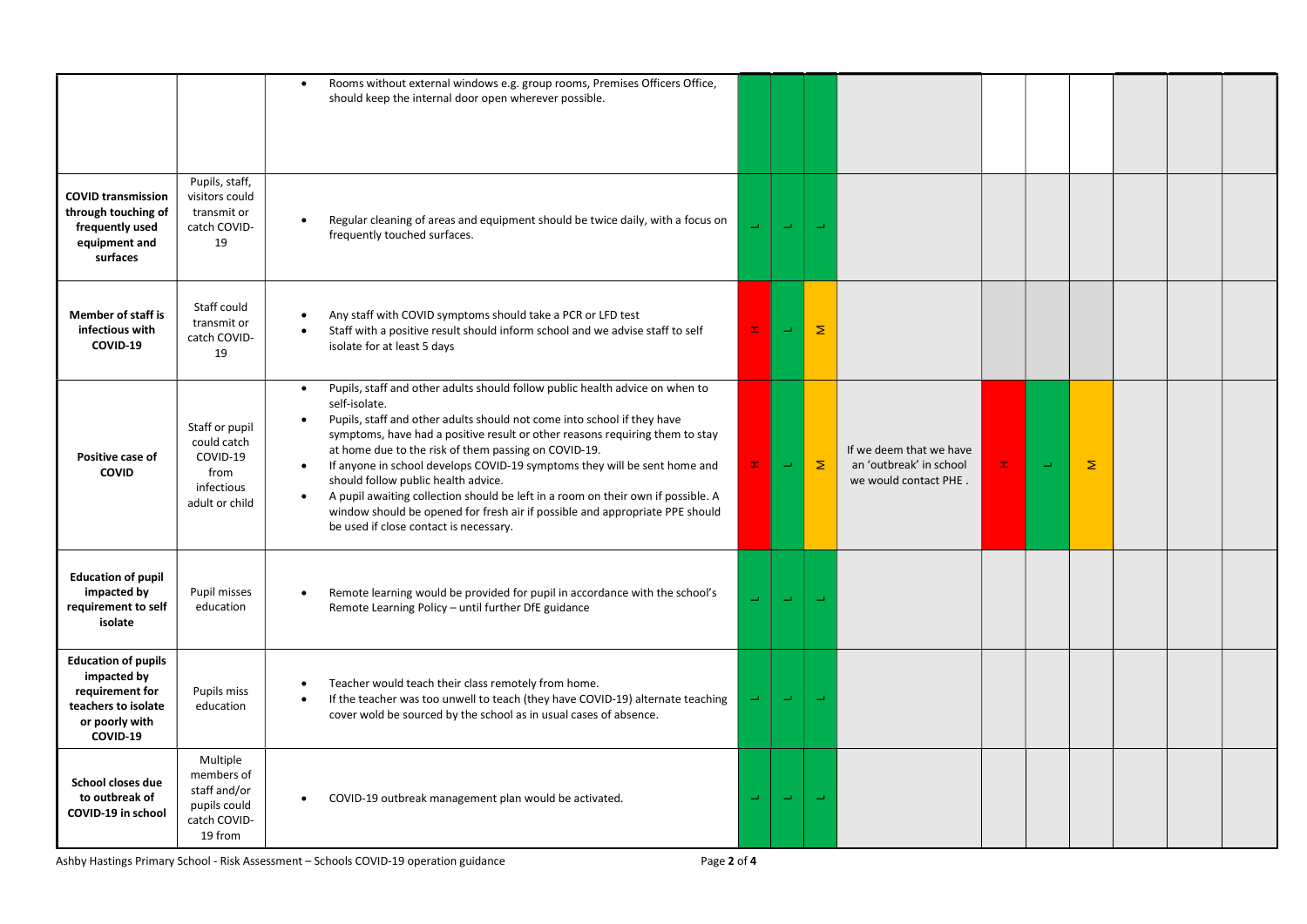| infectious     |  |  |  |  |  |
|----------------|--|--|--|--|--|
| adult or child |  |  |  |  |  |
|                |  |  |  |  |  |
|                |  |  |  |  |  |
|                |  |  |  |  |  |
|                |  |  |  |  |  |
|                |  |  |  |  |  |